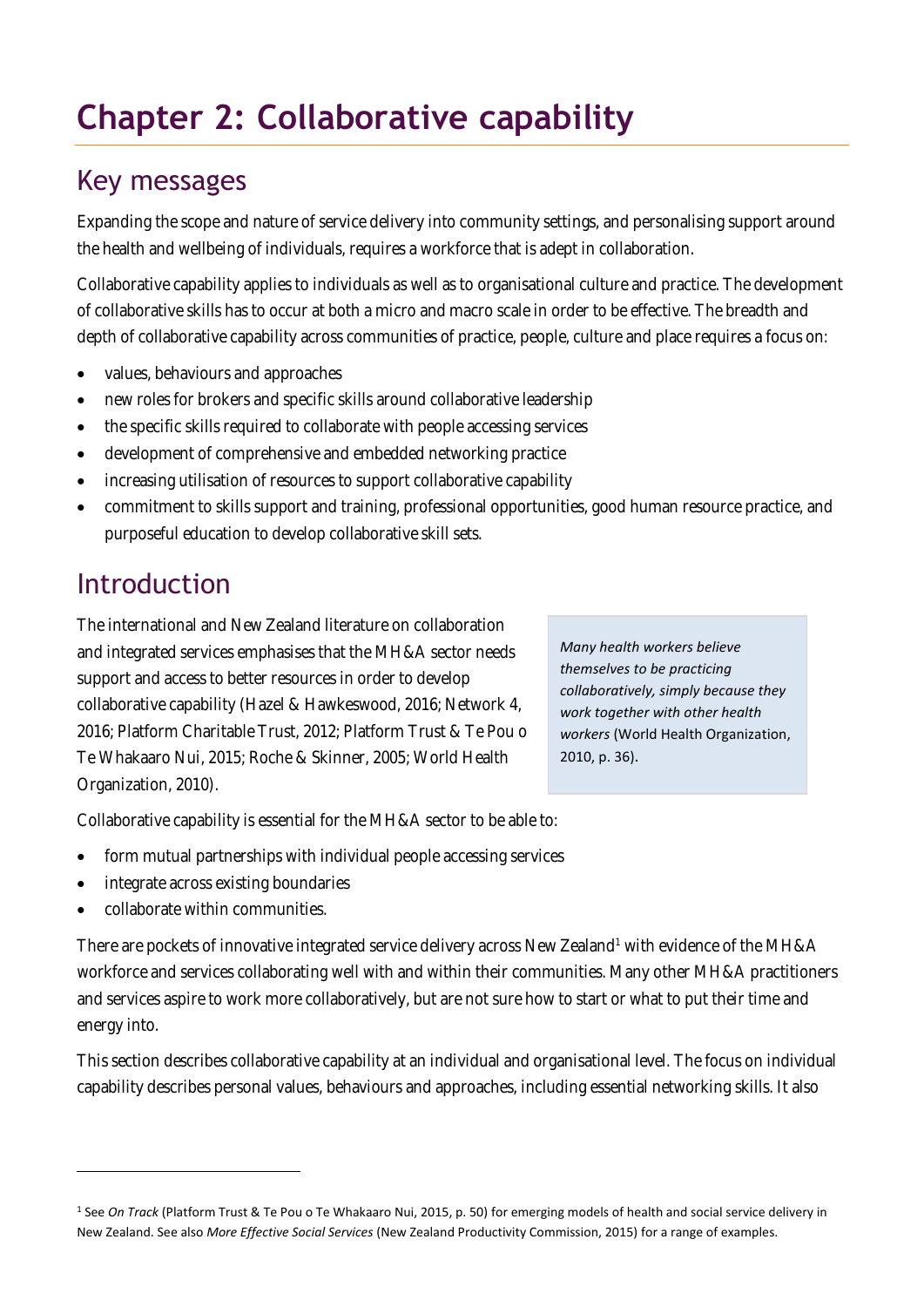describes the features of collaborative leadership and specialised broker roles that sustain connections between partnerships.

Organisational collaborative capability considers the organisational culture and practice required to develop and sustain collaborative practice. Again the emphasis is on values, behaviours and structural approaches to collaboration. There are links to resources for readers to explore further. The section concludes with a description of ways to develop a collaborative skill set.

*The key to collaboration is – in our humble view – humility. It is about exploring, unpacking and improving by working with others – inevitably an uncertain and somewhat messy process* (Kippin & Fulford, 2016, p. 4).

## Features of individual collaborative capability

The features of a workforce adept in collaboration apply across a wide range of types of partnerships and ways of relating. The World Health Organization describes a "collaborative practice-ready health workforce" that is ready and capable of working collectively in order to respond to complexity and emerging problems (World Health Organization, 2010, p. 20).

Collaborative capability described in the literature is a mix of values, behaviours and approaches that range from individual practice through to organisational culture and practice. This section starts with a review of attributes of individual practitioners and enablers of individual collaborative capability. It also looks at skill sets of brokers and the nature of collaborative leadership.

### **Values, behaviours and approaches**

Values are a person's principles or standards of behaviour: what is important to that person. Behaviours are the ways that a person conducts him or herself, or individual ways of working. There is some overlap between behaviours and approaches but in this context approaches are external mechanisms that enable an individual to practice collaboratively. Approaches are enabled through good human resource practice and a commitment by an organisation or by leadership to developing individual collaborative capability.

Table 1 outlines these individual features.

#### **Table 1: Features of collaborative capability**

| Individual practitioner attributes |                                                                                             |                                                                                                                                           |  |  |
|------------------------------------|---------------------------------------------------------------------------------------------|-------------------------------------------------------------------------------------------------------------------------------------------|--|--|
|                                    | Attribute                                                                                   | Source                                                                                                                                    |  |  |
| Values                             | Humility about what can be achieved alone and<br>commitment to the benefits of mutual gain. | The Partnering Initiative, 2016b                                                                                                          |  |  |
|                                    | Commitment to equity, openness and trust,<br>respect and diversity.                         | Allen and Clarke Policy and Regulatory Specialist<br>Ltd, 2010; Partnership Brokers Association, 2016;<br>State Services Commission, 2008 |  |  |
|                                    | Honesty and kindness.                                                                       | Kippin & Fulford, 2016                                                                                                                    |  |  |
| Behaviou                           | Open to risk and innovation.                                                                | The Partnering Initiative, 2016b                                                                                                          |  |  |
|                                    | Flexibility and adaptability, particularly around<br>decision-making.                       | Department of Internal Affairs, 2007; State Services<br>Commission, 2008                                                                  |  |  |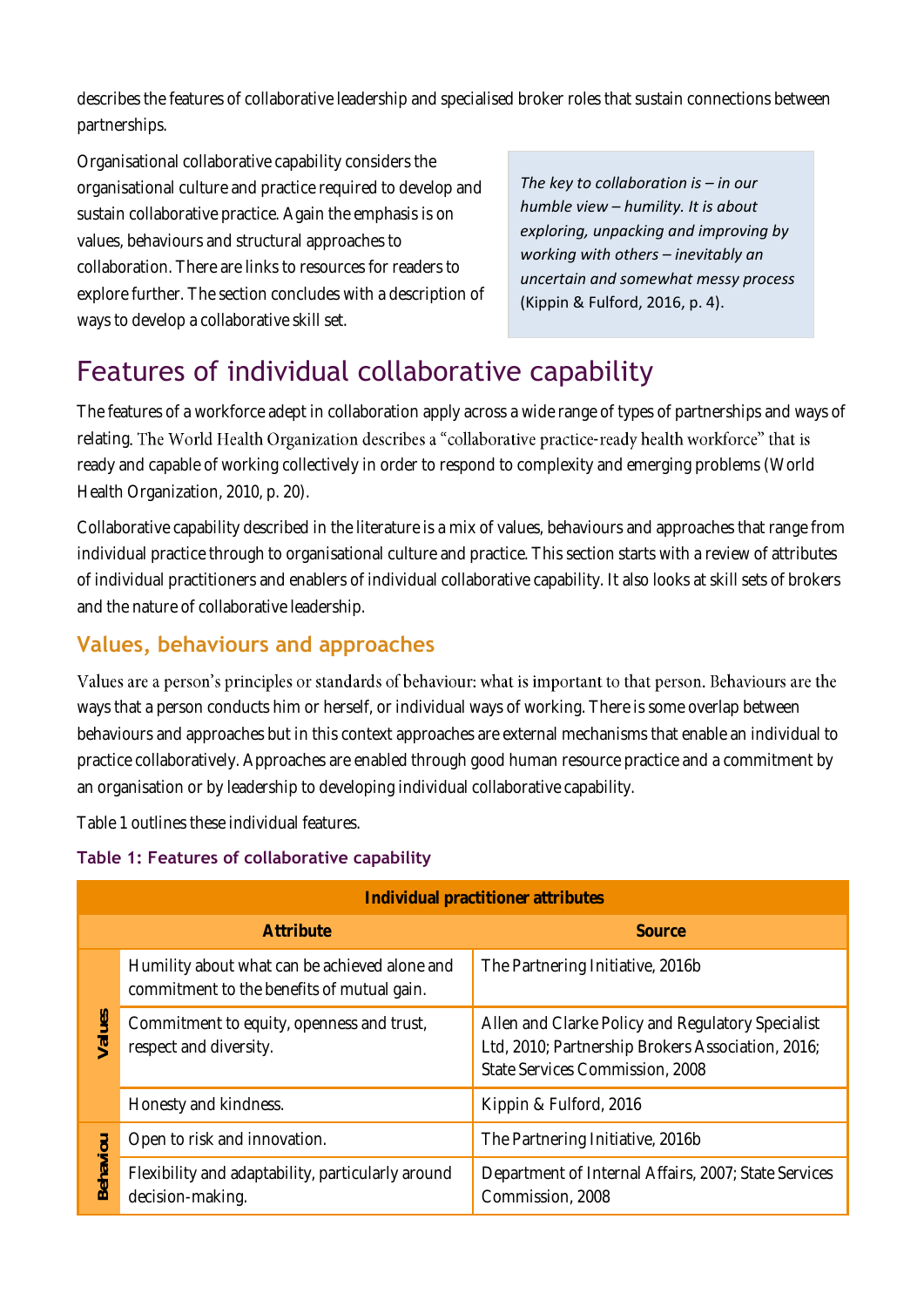|            | Respect for potential partners and motivation to<br>connect and work with others.                                                        | Gray & Stites, 2013; Hanleybrown et al., 2012; The<br>Partnering Initiative, 2016b; Whitehead, 2015                                                                        |  |  |
|------------|------------------------------------------------------------------------------------------------------------------------------------------|----------------------------------------------------------------------------------------------------------------------------------------------------------------------------|--|--|
|            | Open to and can accommodate different points<br>of view and alternative working styles.<br>Appreciate the benefits of working in a team. | State Services Commission, 2008                                                                                                                                            |  |  |
|            | Able to actively seek out people of a similar mind<br>and motivation.                                                                    | Department of Internal Affairs, 2007                                                                                                                                       |  |  |
|            | Capacity to relinquish autonomy/equalise power<br>and work for a greater good/social outcomes.                                           | Bryson et al., 2006; Kippin & Fulford, 2016; The<br>Partnering Initiative, 2016c                                                                                           |  |  |
|            | Good relationship and communications skills,<br>including open and frequent information<br>sharing.                                      | Allen and Clarke Policy and Regulatory Specialist<br>Ltd, 2010; State Services Commission, 2008                                                                            |  |  |
|            | Capacity to work in inter-professional teams and<br>with individuals, family, whānau, carers and<br>communities.                         | World Health Organization, 2010                                                                                                                                            |  |  |
|            | External enablers of individual collaborative capability                                                                                 |                                                                                                                                                                            |  |  |
|            | Enabler                                                                                                                                  | Source                                                                                                                                                                     |  |  |
|            | Collective identity, purpose and vision.                                                                                                 | Allen and Clarke Policy and Regulatory Specialist                                                                                                                          |  |  |
|            |                                                                                                                                          | Ltd, 2010                                                                                                                                                                  |  |  |
|            | Clear roles and responsibilities to reduce tension<br>and conflict and to enable cooperation.                                            | Whitehead, 2015                                                                                                                                                            |  |  |
|            | Space (commitment and resourcing) for<br>negotiation and collaboration.                                                                  | (Kippin & Fulford, 2016)                                                                                                                                                   |  |  |
|            | Identification and development of "passionate<br>and visionary staff" and strategic leaders.                                             | (Allen and Clarke Policy and Regulatory Specialist<br>Ltd, 2010; Department of Internal Affairs, 2007, p.<br>21; Hanleybrown et al., 2012, p. 8; Whitehead, 2015,<br>p. 7) |  |  |
| Approaches | Access to good advice to support decision-<br>making.                                                                                    | (State Services Commission, 2008)                                                                                                                                          |  |  |
|            | Development of a culture of learning.                                                                                                    | (Hanleybrown et al., 2012)                                                                                                                                                 |  |  |
|            | Opportunities to share what works.                                                                                                       | (Prescott & Stibbe, 2016)                                                                                                                                                  |  |  |

### **Brokers**

There is varied terminology in the literature about the people who are best at making and sustaining connections between partners. The literature most commonly describes this role as a "broker" (Bryson et al., 2006; Courtney, 2007; Palinkas et al., 2014; Partnership Brokers Association, 2012) but variants of this role are also described as: "public entrepreneurs" (Institute of Policy Studies, 2008; Kippin & Fulford, 2016), "bridge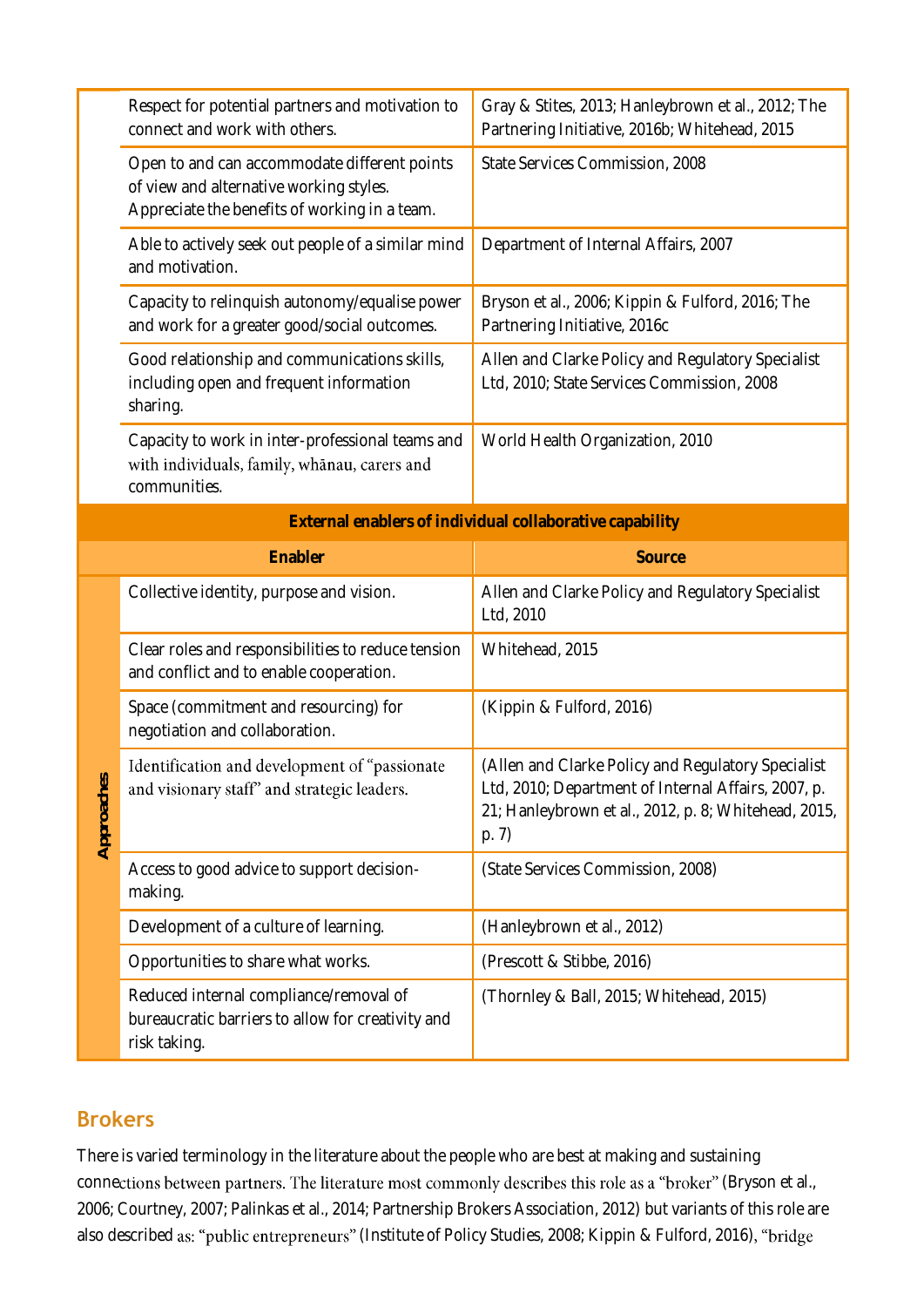builders" (Waitakere City Council, 2009b), "system translators" (New Local Government Network & Collaborate, 2016), "partnership facilitators" (Prescott & Stibbe, 2016), "influential champion" (Hanleybrown et al., 2012) and "facilitative leadership" (Partnership Brokers Association, 2016).

There is considerable support in the literature for a broker-type role to contribute to the success of partnerships (Bryson et al., 2006; Courtney, 2007; Palinkas et al., 2014). *The Partnering Toolbook* describes a broker or intermediary as an individual (either internal or external) whose role is to "build and strengthen the partnership - especially in its early stages" (Tennyson, 2011, p. 19). The Partnership Brokers Association (2016, p. 22) survey of international partnerships highlighted that brokers are:

*Critical to the successful navigation of contextual issues in other words, to the way the partners and the partnership learn how to steer through contextual challenges and, sometimes, even how they can actively challenge*  and change the 'rules of the game'.

*Get Well Soon* (New Local Government Network & Collaborate, 2016) describes a variant of the broker role as a "system translator" with an essential skill set to support a shift from service silos to systems outcomes. The report discusses the critical features needed to enable outcome-focussed collaboration at a local level.

System translators have an important, but often poorly appreciated skill set. They are found across professions, services and organisations and typically have career experience across sectors. They are comfortable working in the ambiguous spaces between silos or professional groups, or between public and private service provision. System translators are the glue in organisational relationships, or in the development of integrated services; they bring people together and hold them in place over time. They network instinctively, they build and maintain relationships, inspire trust and confidence, overcome inter-professional tension, and help others feel supported and able to commit to shared outcomes. They tend to be creative problem-solvers and are not constrained by existing boundaries or prior ways of doing things (New Local Government Network & Collaborate, 2016).

Research by the Partnership Brokers Association (2012, p. 36) assessed 250 logbooks maintained by brokers working in collaborative partnerships across a range of international multi-stakeholder contexts. They found that brokers had the most impact on:

- relationship-building and management
- modelling partnership skills and approaches
- supporting partnerships and partners through conflict and to expand the scope of collaborative work
- supporting and encouraging reflective practice.

They identified that the people in these roles are not necessarily leaders of a project, but noted the importance of knowing who they are in order to utilise their skills purposefully from an early stage. The Partnership Brokers Association has developed a broker role description adapted to different stages of the partnering cycle (outlined later in this review). Further information can be found on [http://partnershipbrokers.org/w/wp](http://partnershipbrokers.org/w/wp-content/uploads/2012/01/What-do-Partnership-Broker-Do.pdf)[content/uploads/2012/01/What-do-Partnership-Broker-Do.pdf](http://partnershipbrokers.org/w/wp-content/uploads/2012/01/What-do-Partnership-Broker-Do.pdf)

#### **Collaborative leadership**

The UK-based collaborative think-tank (called Collaborate) has developed what it calls an *Anatomy of Collaboration* (Kippin & Fulford, 2016) specifically aimed at leaders in health and social services. Collaborate argue that the

*Management 101: Be less coercive and more collaborative. Influence rather than direct. Focus more on people and less on numbers and results. Easy to say, difficult to master* (Spreier, Fontaine, & Malloy, 2006, p. 72)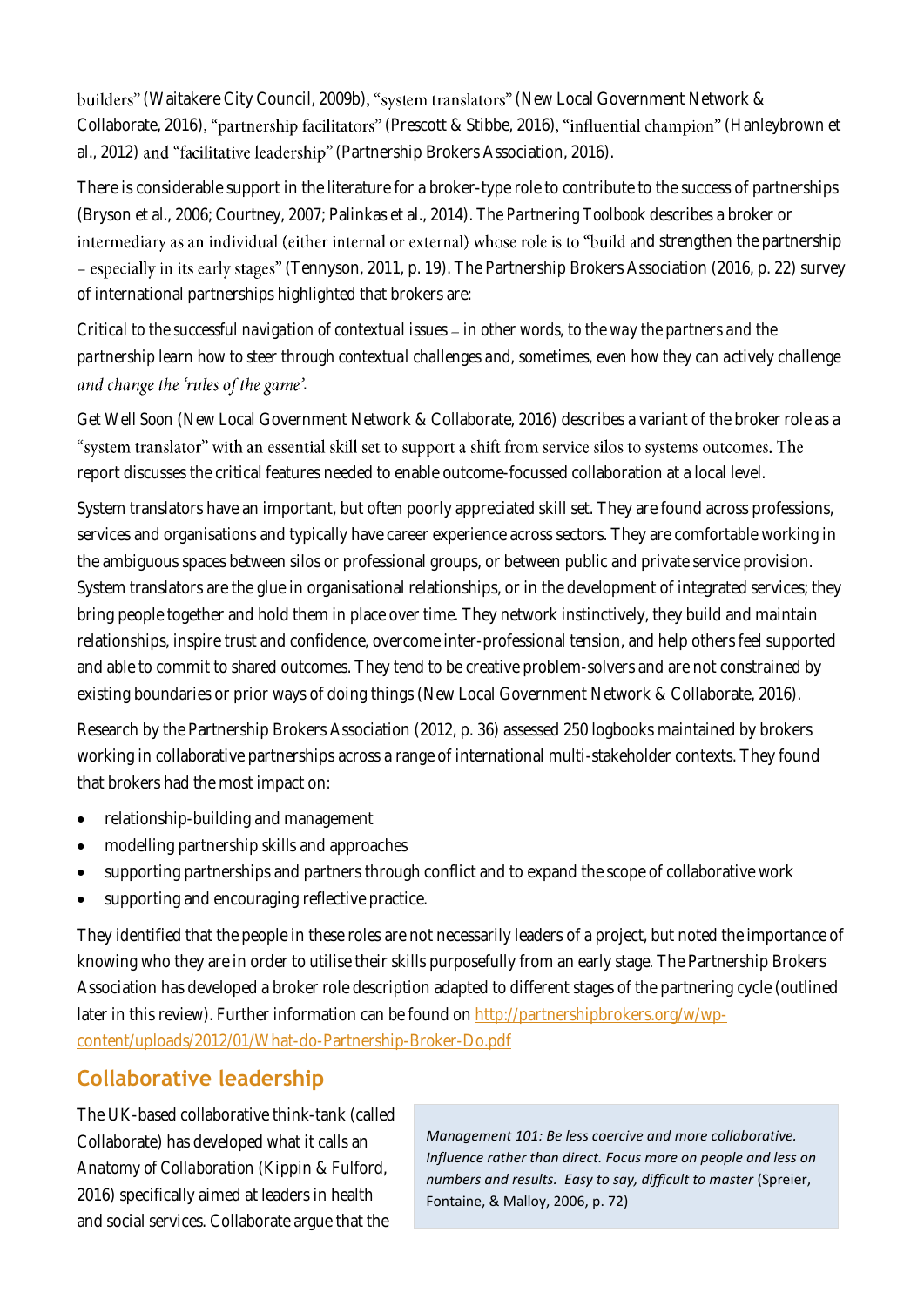most significant shift in public service practice needs to be in modes of leadership. In particular, they argue that successful contemporary leadership must embrace complexity, non-linearity, devolved power, be systems-based, and committed to co-production of services with the people accessing them. The onus is on leaders taking more risks, being open to and supportive of new approaches, modelling collaborative behaviour, and building opportunities for collaboration into everyday practice. Collaborative leadership accepts not knowing all the answers, and promotes and models asking questions instead. Collaborative leadership incorporates both leading from the front and leading from within.

#### **Leading from the front**

Leaders set the culture for the whole organisation. If an organisation aspires to be more collaborative, then its leaders need to model collaborative and community-building behaviour to support the development of these practices across the wider organisation (Alton, 2015; State Services Commission, 2008). Collaborative leaders provide legitimacy and mandate for change (Department of Internal Affairs, 2007; State Services Commission, 2008). Collaborative leaders are adaptive (Collaboration for Impact, 2016), they "foster environments that are flexible, open, with a strong sense of purpose" (Whitehead, 2015, p. 7) and take "responsibility for convening stakeholders and facilitating agreements for collective action" (Fitchett, 2016, p. 68). Collaborative leadership is non-hierarchical and inter-organisational (Collaboration for Impact, 2016; Fitchett, 2016, p. 68). Collaborative leaders help maintain momentum, they must be able to push the thinking of other strategic partners, particularly when there is conflict or differences in organisational values and culture that threaten to derail projects or partnerships (Collaboration for Impact, 2016; State Services Commission, 2008, p. 17).

A social neuroscience approach to collaboration reinforces these ideas and clarifies that different styles of leadership promote or prevent positive engagement (including collaboration) in a workplace. Employees with a more positive mind state have improved problem solving skills, are able to collaborate better and generally perform better in the workplace (Frederickson, 2001, and Jung-Beeman, 2007; cited in Rock, 2008, p. 3). The SCARF model explains how perceived neurological threats or rewards play out across five social domains: status, certainty, autonomy, relatedness and fairness. The model highlights the features of leadership that are likely to promote or prevent collaborative behaviour.

Leaders who make an employee feel good about themselves, have clear expectations, allow autonomous decision-making, trust their staff and are fair, are much more likely to foster an environment of commitment, creativity and innovative problem-solving. Conversely, a leader who provides a lot of direction, but little positive feedback, reduces certainty through lack of clarity, undermines autonomy through micro-management, is aloof and lacks transparency in decision-making, will be much less likely to generate a productive, creative and innovative working environment (Rock, 2008).

#### **Leading from within**

The collaboration literature emphasises that a collaborative workplace has multiple types of leadership spread across an organisation, rather than just at the front (Hanleybrown et al., 2012; Inspiring Communities, 2013a; Kippin & Fulford, 2016; Tennyson, 2011). Inspiring Communities describe this as being "leaderful", where "power is distributed, shared and where leadership comes from many corners of the community" (2013a, p. 7).

Tennyson (2011) acknowledges the challenge of being a "leader", in a context that is based on collaboration, equity, and shared responsibility. The challenge is resolved through a broader understanding of leadership roles that may include:

being guardian of the partnership's mission •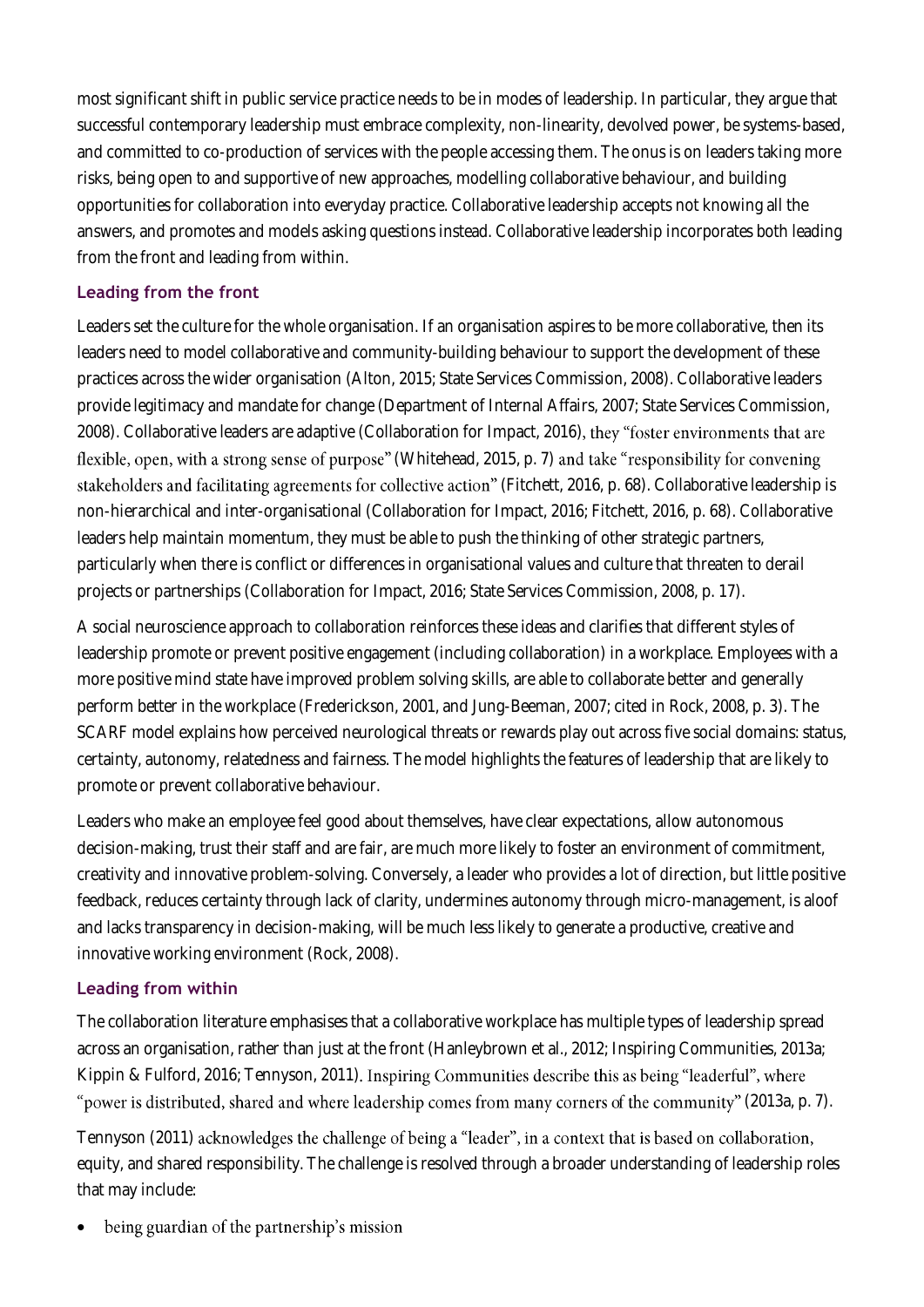- coaching partnership behaviour
- challenging established ways of thinking or doing things
- empowering others to act, innovate, make mistakes
- fostering optimism when facing challenges (p. 20).

This leadership narrative shares obvious links with the broker skill set, and a number of authors see the development of the broker skill set as a critical way of developing collaborative leadership skills within and across an organisation (Adebowale et al., 2015; Hanleybrown et al., 2012). Hanleybrown et al (2012) describe an "influential champion" (or group of champions) who have the leadership skills to bridge gaps between services, organisations, or sectors, to coalesce and maintain critical relationships over time, and to remain focussed on outcomes, but allow individual stakeholders the opportunity to innovate and create solutions to the problem or complexity at hand. Kippin and Fulford (2016) describe a "public entrepreneurship skill set", which they argue needs to be developed to better leverage resources, improve decisiveness of decision-making, and create a more nimble and innovative workforce. The authors state that the development of this workforce skill set is important for spreading the "narrative about leadership beyond a cadre of existing heads-of-organisations" (p. 10).

Chapter 4 of Inspiring Communities' Learning by Doing (2013a)focuses exclusively on the more nuanced ways that leadership plays out in community contexts. The chapter contains many links to other resources and can be accessed on: [http://inspiringcommunities.org.nz/wp-content/uploads/2015/10/Learning-By-Doing-chapter-4](http://inspiringcommunities.org.nz/wp-content/uploads/2015/10/Learning-By-Doing-chapter-4-leadership1.pdf) [leadership1.pdf.](http://inspiringcommunities.org.nz/wp-content/uploads/2015/10/Learning-By-Doing-chapter-4-leadership1.pdf)

#### **Networking matters**

All collaborative partnerships or innovative service developments start with people making connections, valuing what others have to offer, and sharing ideas. The very point of working together is that you can achieve more when you are working collectively than you can on your own. A collaboration-ready workforce is able to network intuitively and organically, and prior networks are a crucial antecedent for the development of collaborative partnerships (Allen and Clarke Policy and Regulatory Specialist Ltd, 2010; Bryson et al., 2006, p. 46; Department of Internal Affairs, 2007, p. 21; Hazel & Hawkeswood, 2016).

The New Zealand Government push for health and social services to collaborate more is geared towards an end goal of more integrated services (New Zealand Productivity Commission, 2015; Platform Trust & Te Pou o Te Whakaaro Nui, 2015). However, not all organisations are ready to collaborate, or their environment is not conducive to collaboration. In fact, the literature universally cautions against collaborating for the sake of it, largely because of the time and energy costs, which may outweigh the benefits (Hazel & Hawkeswood, 2016; State Services Commission, 2004, 2008). Instead collaboration should be purposeful and oriented towards particular and explicit outcomes (Hazel & Hawkeswood, 2016; State Services Commission, 2004; Waitakere City Council, 2009a).

Networking, on the other hand, should be a fundamental part of everyday practice. Networking is typically informal, it is based around sharing information and building relationships, it is about knowing who is in your community and what they are doing (Waitakere City Council, 2009b). Networking also builds trust, it provides opportunities to share expertise, learn what others are doing, and learn from others, without necessarily altering what you are doing locally (Hazel & Hawkeswood, 2016). Networking lays the groundwork for more complex and involved partnerships further along the collaborative continuum (Allen and Clarke Policy and Regulatory Specialist Ltd, 2010).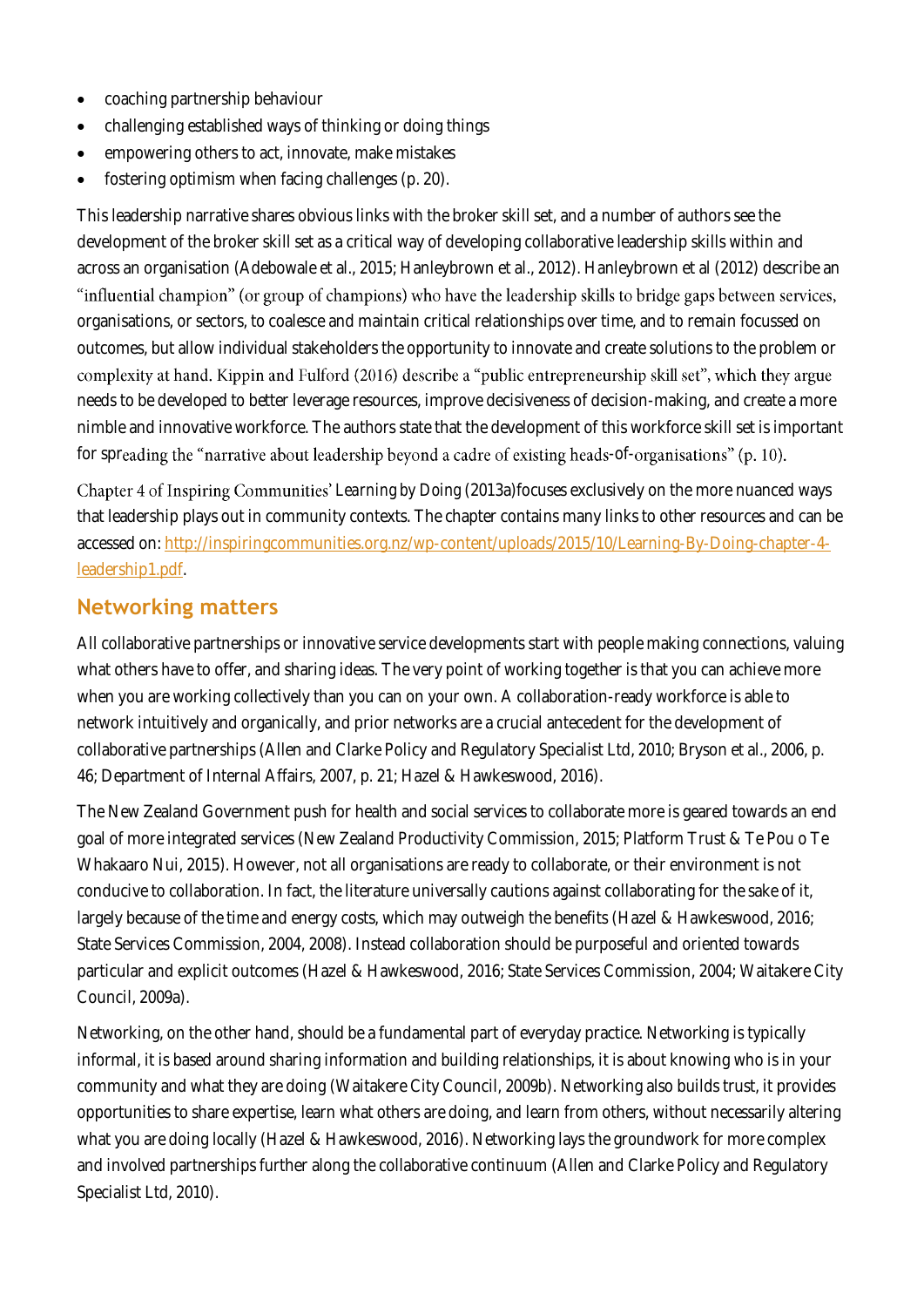There are some disadvantages to networking, particularly when more formal partnership approaches are called for or when specific outcomes are sought. Research on networking within the UK National Health Service highlighted disadvantages with the clinical networks studied including:

- too many meetings and not enough output
- weak focus (in the absence of clear targets and milestones)
- limited momentum (particularly in the absence of resources to support relationships, including broker skills)
- domination by particular professional groups (Ferlie et al., 2010; cited in Ham & Alderwick, 2015, p. 27).

From an everyday perspective, good networking doesn't have to be complex or difficult, but it should be about investing in relationships as the basis of everything you do. The following are some basic networking skills to consider as a starting point.

- $\bullet$  Start small relationship building takes time and energy and practice.
- Improve relationships and networking within your own organisation.
- Communicate well internally and externally.
- Be culturally responsive prioritise your personal and organisational cultural responsibilities towards other stakeholders.
- Have soft doors as an organisation be open, permeable, transparent and welcoming; make it easy for others to approach you.
- Practise and understand kōrero kanohi ki te kanohi as a preferred way of communicating (O'Carroll, 2014).
- Have obvious and easily navigated points of contact for yourself or your organisation across a range of platforms.
- Always respond to communication coming in, and expect the same of other organisations don't be a black hole that information disappears into.
- $\bullet$  Make the most of opportunities to network with others  $-$  give and get invitations.
- Get out of your office or usual workspace and into your community.
- $\bullet$  Know your networks of people accessing services, providers, agencies and support networks.
- Identify who you want to get close to and purposefully make connections with them.
- Know your organisation's reputation find out what people, community stakeholders and other providers think about how they are treated by your organisation and their service experience, and what they think you could do to improve things.
- Seek feedback and treat complaints as a positive opportunity to improve.

The Community Tool Box (Work Group for Community Health and Development, 2016) resource established by the University of Kansas has good advice on basic networking and relationship building. See Chapter 24 on <http://ctb.ku.edu/en/table-of-contents>

The Department of Internal Affairs *Good Practice Participate* resource (2014) has guidance for organisations on how to work with specific population groups and where to go for advice and support. See [http://www.communitymatters.govt.nz/vwluResources/Good\\_Practice\\_Participate\\_Working\\_with\\_Specific\\_Gr](http://www.communitymatters.govt.nz/vwluResources/Good_Practice_Participate_Working_with_Specific_Groups/$file/GPP_working_with_specific_groups.pdf) [oups/\\$file/GPP\\_working\\_with\\_specific\\_groups.pdf](http://www.communitymatters.govt.nz/vwluResources/Good_Practice_Participate_Working_with_Specific_Groups/$file/GPP_working_with_specific_groups.pdf)

### **Collaborating with people accessing services**

The Australian Co-design Initiative (2016) has developed a resource to support co-design processes in the MH&A sector. The principles and practice described in the resource outline fundamental skills required to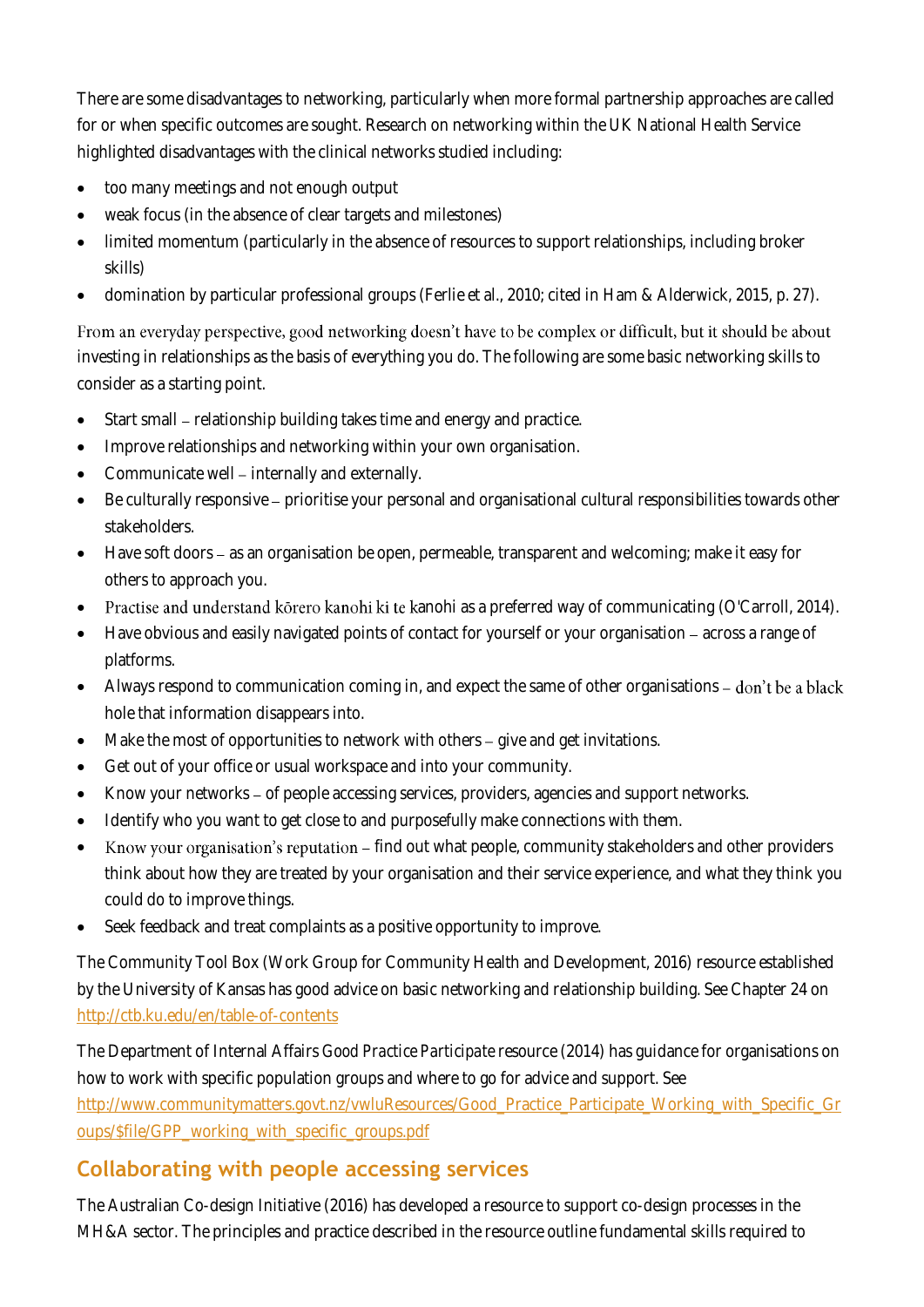collaborate with people accessing MH&A services. The skills listed are mirrored in the broader collaboration literature. However the difference is that the Co-design Initiative resource is specifically tailored around working with citizens, whereas the broader literature tends to focus on collaboration between workforce groups, services, organisations and sectors.

Some of the key co-design skills described by the Co-design Initiative (2016) include:

- having honest conversations between all the people involved
- sharing, listening to and valuing stories of personal experience
- meeting face to face
- allowing time to build relationships and trust
- understanding that solutions come from an inclusive process and mindset
- allowing for very open dialogue
- involving lots of people and using peer networks extensively
- providing flexibility around ways for people to be involved
- developing common ground and learning together.

All of these features are central to the collaborative capability required for partnerships with people accessing services.

## Features of organisational collaborative capability

## **Values and behaviours**

Collaborative organisations must focus on developing and strengthening relationships inside their own organisation, as well as with external stakeholders. This necessarily means focusing on internal values, being explicit about what those values are, and what they should be (Kippin & Fulford, 2016, p. 8). These findings are echoed in the State Services Commission (2008)

*The successful organisations of the future will be highly collaborative across disciplines, flatter, highly connected, open to experimentation, learning and considered risk-taking, very outward-facing, and able to co-create value with other organisations* (Whitehead, 2015, p. 14).

report on collaboration: organisations that can collaborate internally will be much more successful in partnerships with external agencies. This internal emphasis applies to organisational culture and work practice, as well as individual capability. Organisations must be able to continually assess the "degree to which they are organisationally 'fit for partnering' and take steps to adjust and continually improve" (Prescott & Stibbe, 2016, p. 9).

There are consistent features identified in the literature about what makes a partnership or collaboration process successful, and what can cause a partnership to fail. Alignment around a common vision and shared goals is often a time-intensive process but is critical to the success of collaborative projects (Hanleybrown et al., 2012; Huang & Seldon, 2014; Palinkas et al., 2014). The beginning processes in a collaborative project are arguably the most important, but also the most time consuming (Department of Internal Affairs, 2007). Establishing solid relationships between collaborative partners is a crucial part of the partnering process, which is why prior networks are so important, but the groundwork laid at the start of a process is often the key to long-term success (Department of Internal Affairs, 2007; Hazel & Hawkeswood, 2016).

Mattesich and Rausch (2013) surveyed professionals working in health, education, social services, housing, transportation and community development finance, to identify the factors that underpin successful cross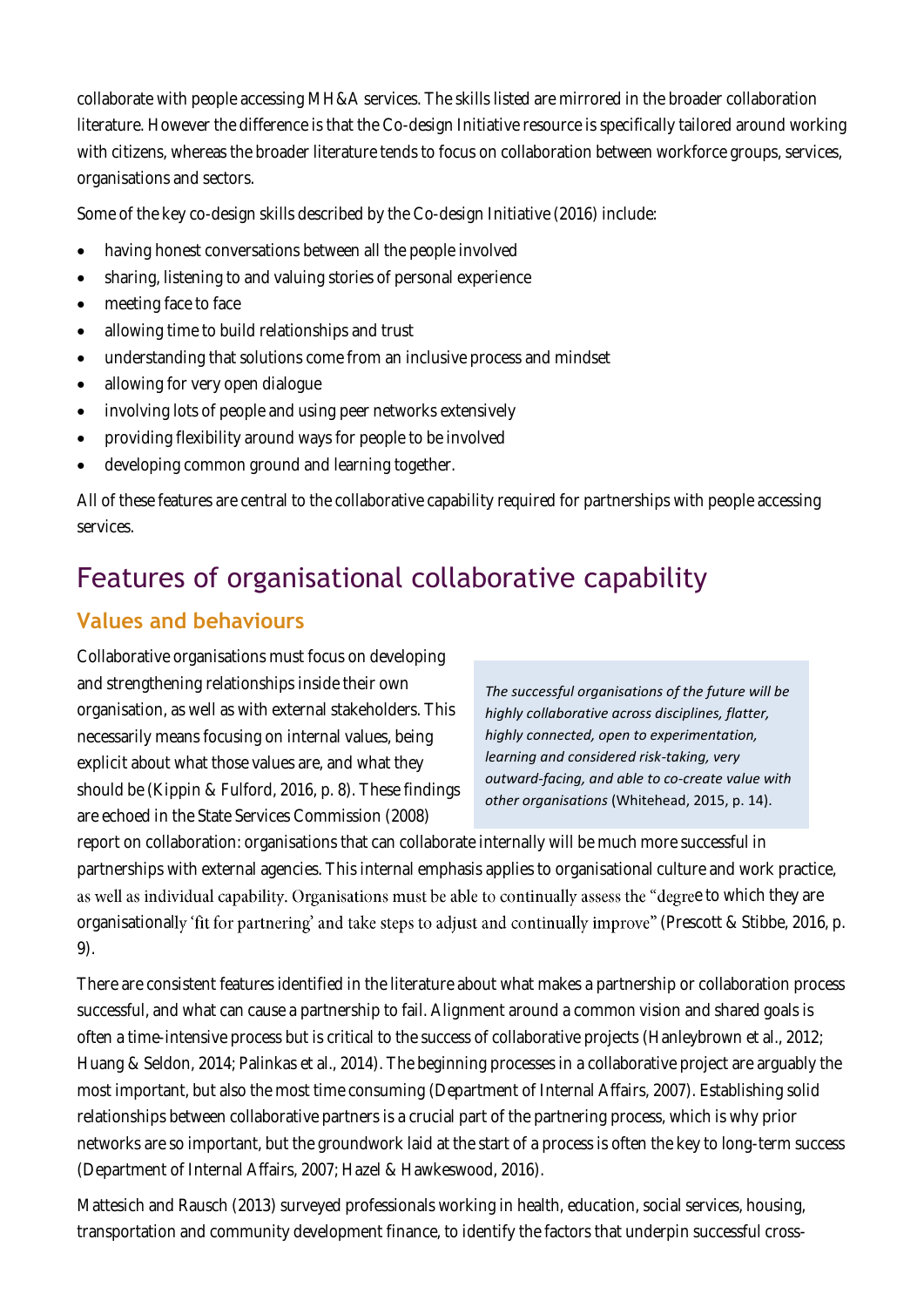sector community health initiatives, and the obstacles that prevent collaboration between the health and community sectors. All interviewees were employed by organisations with a focus on improving community health outcomes. The researchers followed the survey with in-depth interviews across 27 organisations.

The respondents identified three factors that they believed most strongly influenced collaborative success:

- skilled grassroots and organisational leadership
- mutual respect and understanding among partner organisations
- a shared vision and common goals.

Respondents also identified that community engagement and relationships were critical to project success. Inadequate funding and resources were identified as the most significant barriers to the success of collaborative projects.

The Partnership Brokers Association (2016) surveyed international partnerships to assess the critical features of working collaboratively. Its research focussed on ways that partnerships brought about transformational change through a controlled process of "creative dissent". Its tips for helping create more transformational partnerships are as follows:

- develop a culture of reflection (and efficiency through reflection)
- communicate continuously and imaginatively
- use real examples to develop confidence and risk taking
- ask lots of good questions (instead of having answers)
- make everything outcome-based
- build collaborative capability
- encourage openness and bravery
- explore divergent views as opportunities for innovation
- allow space and time for ideas and solutions to emerge
- $\bullet$  be aware that partnership is not the only mechanism to bring about change (p. 27).

### **Structural approaches**

More formal features of collaborative organisations include clear communication strategies; conflict resolution policies (including a problem-solving orientation); effective use of agreements; shared decision-making processes, including forums to identify, discuss and resolve differences – all identified and implemented early in the process and maintained throughout the stages of partnerships (Hurlburt et al., 2014, p. 167; Palinkas et al., 2014, p. 20; Victorian Health Promotion Foundation, 2001; World Health Organization, 2010). Clarity around what each party brings to the table is also important, particularly around capacity (time, financial and human resources, backroom and technical support) (Braunstein & Lavizzo-Mourey, 2011).

Other structural approaches include, effective governance and other accountability mechanisms (Allen and Clarke Policy and Regulatory Specialist Ltd, 2010), clarity of process through the use of policies, procedures and agreements (Allen and Clarke Policy and Regulatory Specialist Ltd, 2010), clarity around ways of working (Hanleybrown et al., 2012), and ongoing review of the partnership's success (Bryson et al., 2006; Tennyson, 2011).

The Stanford Social Innovation Review of collective impact projects identified two key structural elements that hold collaborative partnerships together: "backbone organization" and "cascading levels of linked collaboration" (Hanleybrown et al., 2012, p. 6). A "backbone organization" provides strategic leadership and infrastructure,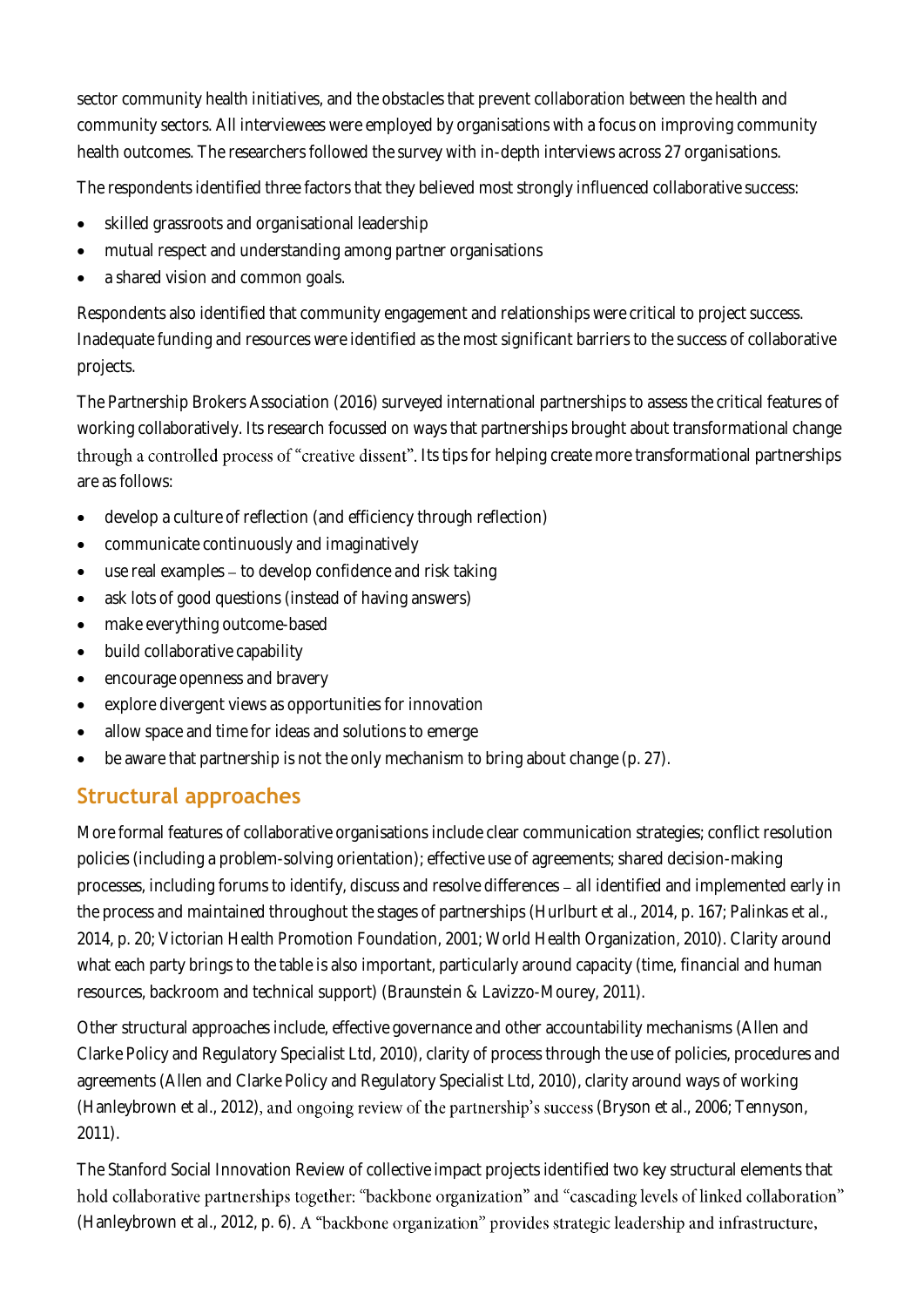including relationship support, communication, funding, and information management functions. The leadership function provided by the backbone organisation has to manage the tension between spearheading an initiative, and behind the scenes coordination that opens out opportunities for other partners to drive innovation and change. Fitchett (2016) describes this as leadership having a stake in agreeing outcomes and encouraging divergent ways to reach those outcomes.

"Cascading levels of linked collaboration" describes use of an oversight group or steering committee to oversee the development of a common agenda and strategic framework, with separate working groups developed to work separately on specific goals, but coordinating with other working groups and the oversight group (Hanleybrown et al., 2012, p. 12).

Success and longevity in partnerships is about ongoing evaluation of the success of a partnership and whether outcomes have been met (Allen and Clarke Policy and Regulatory Specialist Ltd, 2010; Bryson et al., 2006). Bryson et al.'s (2006) review of successful cross-sector collaborations identified partnership resilience through consistent review of what is working. The authors showed collaboration is more likely to be successful where there are accountability systems that track inputs, processes and outcomes, using a variety of data methods, and built on strong relationships with constituencies. The authors recommend always celebrating successes, big and small, and the importance of publicising those successes to keep internal and external stakeholders engaged. Allen and Clarke (2010) recommend use of agreements to guide conflict resolution, accountability, success criteria, outcome measurement and stakeholder turnover.

The Partnering Initiative state that a successful partnership should be able to demonstrate either that it has achieved what it set out to do; that it is "having impact beyond its immediate stakeholder group"; that it is sustainable, either through ongoing commitment by stakeholder organisations or evolution into another mechanism or form; and finally, that it has added value to partners through learning or improvements to systems, or through transformational change (Tennyson, 2011).

Palinkas et al (2014) reviewed inter-organisational collaboration between Californian agencies. The authors identified internal and external features that most influenced the successful provision of wrap-around services for at-risk youth. The review was based on interviews with providers of probation, mental health and child welfare services in a randomised control trial to scale up the use of evidence-based multidimensional treatment. The researchers identified key success characteristics of participating organisations and individuals. They described an organisational culture of collaboration (the "inner context") as containing the following characteristics:

- a common language
- shared recognition of the problem
- shared goals and values
- commitment to innovation and change
- accountability through a range of mechanisms
- interpersonal relations and social ties
- willingness to serve as a broker or advocate
- supportive leadership
- a reputation for honesty, trust and respect.

The research showed that organisations need a commitment to innovation and change, and a policy framework that supports transparency and accountability.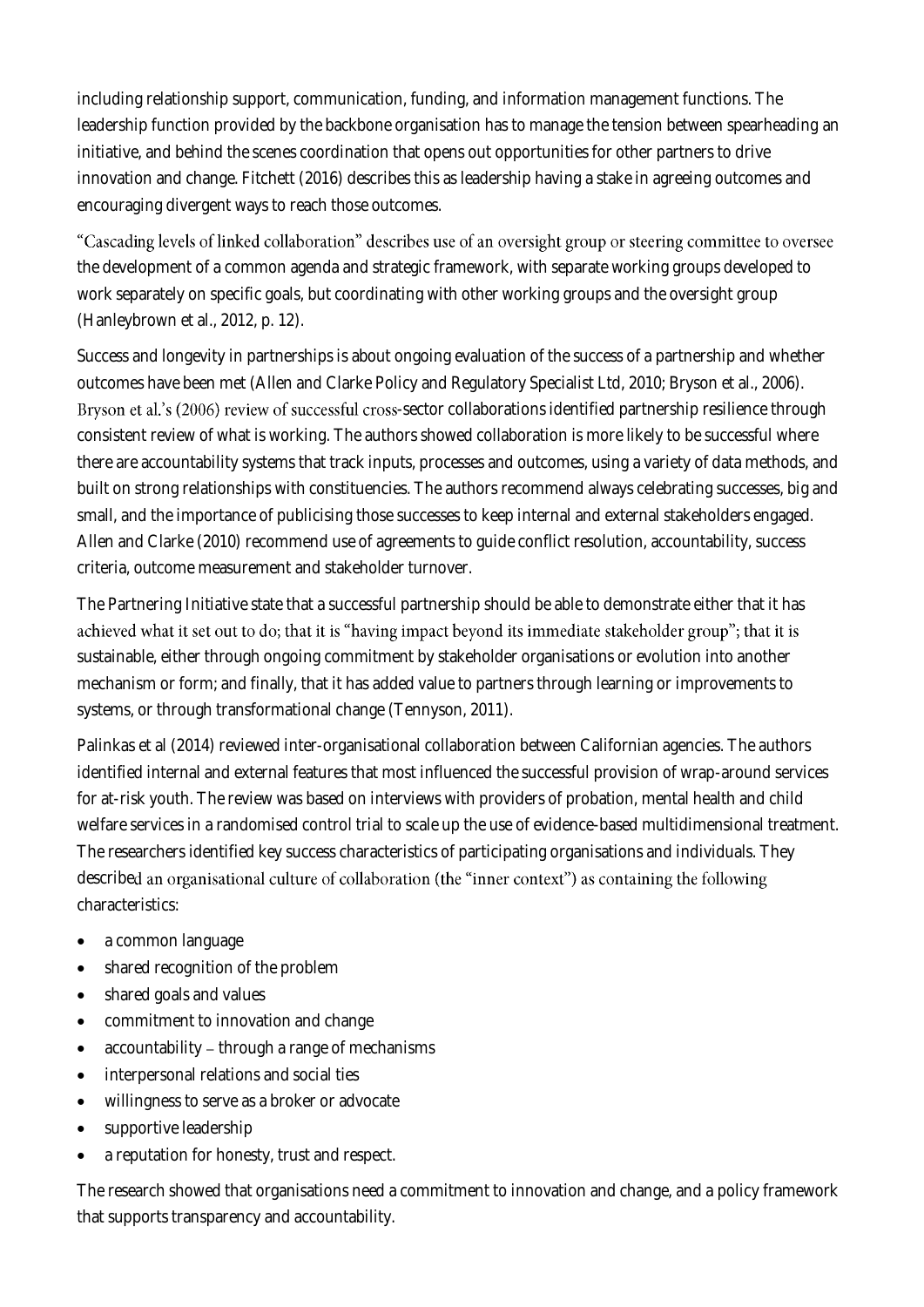# Ways of developing a collaborative skill set

The literature is less resolved around how to develop collaborative capability. Part of the complexity around developing collaborative skills is that it's best to learn by doing, and if sectors generally are not behaving in particularly collaborative ways, then it is more difficult for practitioners to develop collaborative capability.

The literature describing ways to develop a collaborative skill set focuses primarily on workforce development opportunities. There is some emphasis in the literature on ways of developing a partnership culture in an organisation, with very little literature on how to develop capability around partnerships with people accessing services. See the Networking Matters section in this literature review for recommendations on building relationships in communities with a range of stakeholders.

The five key collaborative workforce development areas identified in the literature are:

- inter-professional education
- skills support and training
- shared learning opportunities
- good human resource practice
- formal education opportunities

## **Inter-professional education**

The World Health Organization has written extensively on the role of inter-professional education in developing a collaborative practice-ready workforce. The World Health Organization argues that interprofessional education is essential to the development of the collaborative capability needed to respond to increasingly fragmented service delivery and complexity of need. Inter-professional education aims to "shift the way health workers think about and interact with one another", this in turn changes workforce attitudes and organisational culture in a way that impacts positively on the end user of health services (World Health Organization, 2010, p. 22). A substantial body of evidence exists to show that inter-professional education contributes significantly to improved teamwork, clearer understanding of roles and responsibilities, improved communication, better learning and critical reflection skills, enhanced capability around building relationships with and recognising the needs of the person accessing services, and more ethically-based practice (p. 26).

Part of the World Health Organization's focus in the development of collaborative capability includes identifying the necessary practice-level mechanisms to support this capability. The remainder of this section highlights what services or organisations can do locally to improve workforce and organisational collaborative capability.

## **Skills support and training**

Skills support and training in collaborative leadership, communication and relationships are crucial components of the development of collaborative capability (Mattessich & Rausch, 2013). Essential collaborative skills training includes improving team performance through development of skills such as appreciating others, being able to engage in purposeful conversations, and how to productively and creatively resolve conflicts (Gratton & Erickson, 2007).

Opportunities to develop partnership skills are increasing with the growth, particularly in the context of sustainable development goals, of organisations focussed on building collaborative capacity and providing training for partnership brokers. Prescott and Stibbe (2016) describe these as "capacity building organisations"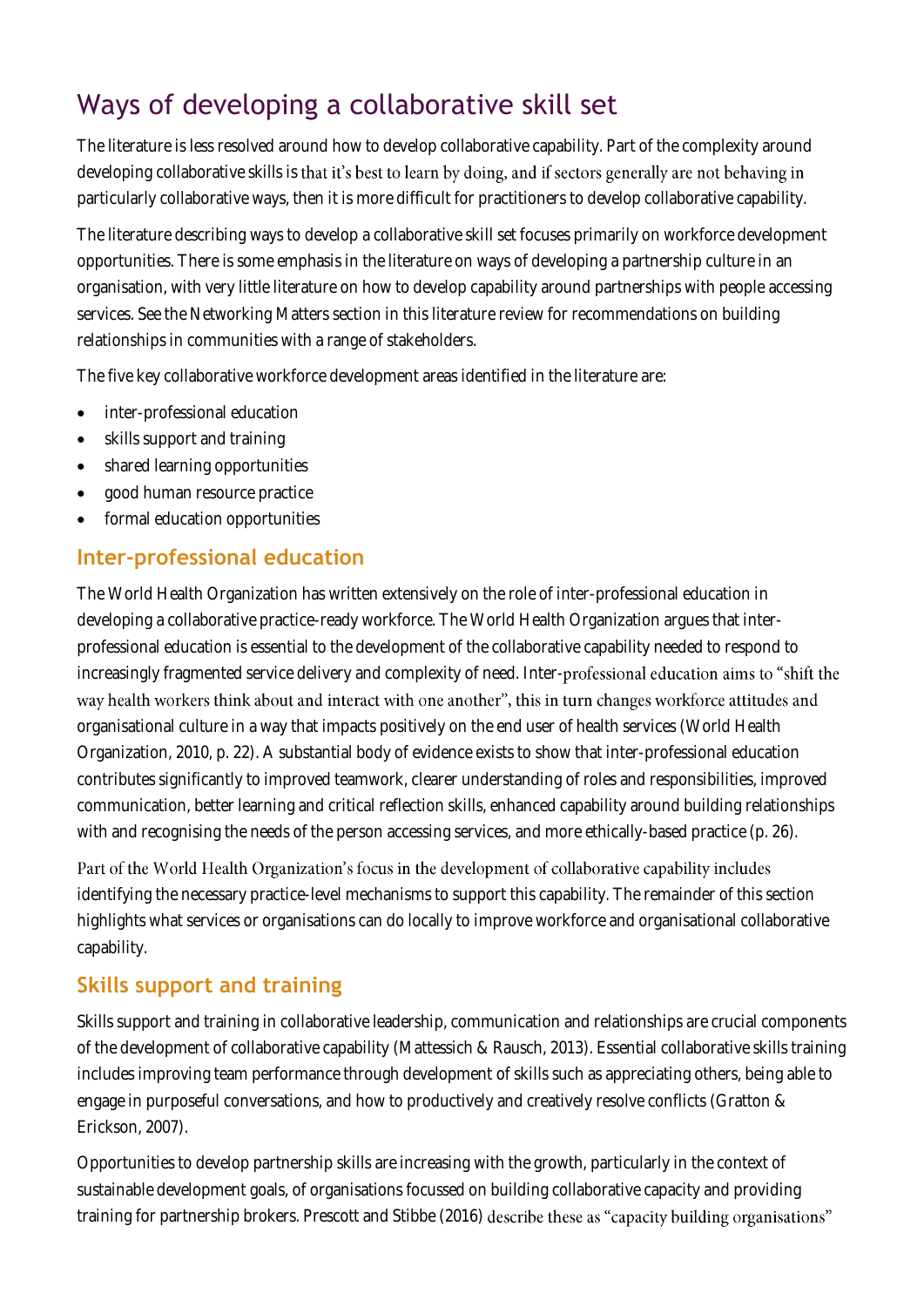that provide partnership effectiveness training for individuals and partnership development for organisations (p. 13).

For example, the Partnership Brokers Association specialises in partnership skills development and support for "partnering process management" across a range of sectors (Partnership Brokers Association, 2016). It provides training opportunities in New Zealand, see: [http://partnershipbrokers.org/w/training/.](http://partnershipbrokers.org/w/training/)

Provision of brokering services at an organisation or sector level is growing internationally. OLM Systems in the UK is an example of a specialist organisation working specifically in the care industry to develop integrated systems, to support change in organisation culture and behaviour, and provide support around working in partnerships (OLM Systems, 2016).

### **Shared learning opportunities**

An additional mechanism for developing a collaborative skill set is through shared learning opportunities, and this can take a number of forms. Coaching and mentoring is critical to developing collaborative behaviour (State Services Commission, 2008), and the more coaching and mentoring is embedded in everyday activities and across an

*If you're encouraging learning by doing, you have to also have facilitated sharing of learning, so that people get enough experience to understand what the issues are, and there is a network of peers who can share learning with one another* (Prescott & Stibbe, 2016, pp. 6-7)*.*

organisation, the more likely it is to increase collaborative behaviour (Gratton & Erickson, 2007).

Shared learning can also occur through more formal networks for disseminating successful collaborative practice. This can be face-to-face through local groups, or at a distance through an online repository of good practice (Braunstein & Lavizzo-Mourey, 2011). Oxfam's approach to shared learning is to bring in outside people with wider experience to share new ideas and bring fresh perspectives (Whitehead, 2015, p. 8). The effects of sharing good practice and new ideas are twofold. They provide an opportunity for reflection for practitioners, to think about ways to enhance an existing collaboration, based on input from others. They also provide motivation to others to build their own collaborative opportunities (Mattessich & Rausch, 2013).

Shared learning can also include support around the technicalities of funding opportunities and programmes and other operational issues, as well as opportunities to learn and train in a cross-sectoral way (Mattessich & Rausch, 2013).

#### **Good human resource practice**

Good human resource practice is also central to developing a collaborative skill set. *The Anatomy of Collaboration* describes how human resource systems can help align organisational culture with everyday collaborative good practice. The authors describe a very real tension for workers when they are faced with "acts of betrayal" against their organisation "in order to do what is needed and support citizens properly" (Kippin & Fulford, 2016, p. 8). The authors argue for a shift in emphasis away from the "organisational logic" that drives unethical decisions, to a system that rewards values- and outcomes-based career choices.

*Two things are needed: first career arcs and workforce strategies that more explicitly value cross-sector experience*  and social innovation ... second, a more nuanced form of performance management that can create incentives for *individuals to adapt and collaborate* (Kippin & Fulford, 2016, p. 8).

The *Get Well Soon* (New Local Government Network & Collaborate, 2016)authors argue that there is insufficient development of the broker or system translator skill set across the public sector; and that brokers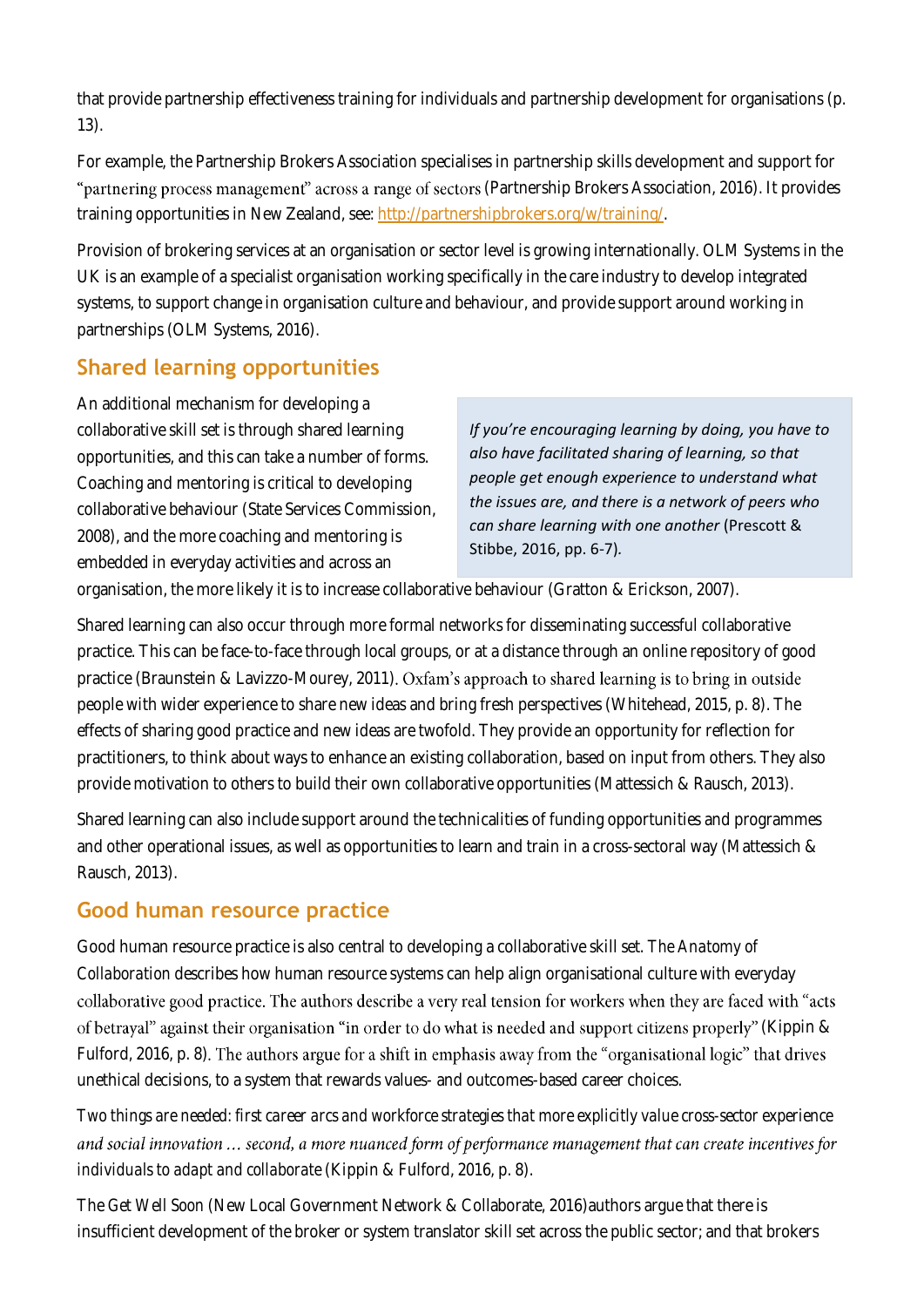tend to fall into collaborative processes by accident, rather than being purposefully identified, developed or recruited for particular projects. *Get Well Soon* outlines a number of ways to establish and grow this capability through good human resource practice.

- Identify the skill set and develop through:
- performance management competencies and capabilities
- education and training
- workforce planning and recruitment strategies.
- Create opportunities for role expansion through:
- job-swapping between partner organisations
- job role flexibility beyond core tasks and service or organisational scope to focus on wider outcomes
- networking between wider workforce teams to allow expanded engagement, issues resolution, and development of integration practice (New Local Government Network & Collaborate, 2016, p. 59).

### **Formal education opportunities**

The role of formal education in developing collaborative capability largely gets picked up in the interprofessional education literature. *The Anatomy of Collaboration* (Kippin & Fulford, 2016) describes universities and other sector bodies as critical partners in efforts to support the shift to collaborative practice and to get public sector organisations thinking outside of their usual "service lens".

Deakin University in South Australia has developed a graduate profile that applies to every graduate, regardless of his or her course or professional affiliation. The profile describes learning outcomes based on sets of knowledge and capabilities that build on graduates' discipline-specific expertise. The intention is to prepare and support graduates for employment and life-long learning in complex, changing, inter-disciplinary and globalised work environments. Table 2 shows a summarised version of Deakin's graduate learning outcomes.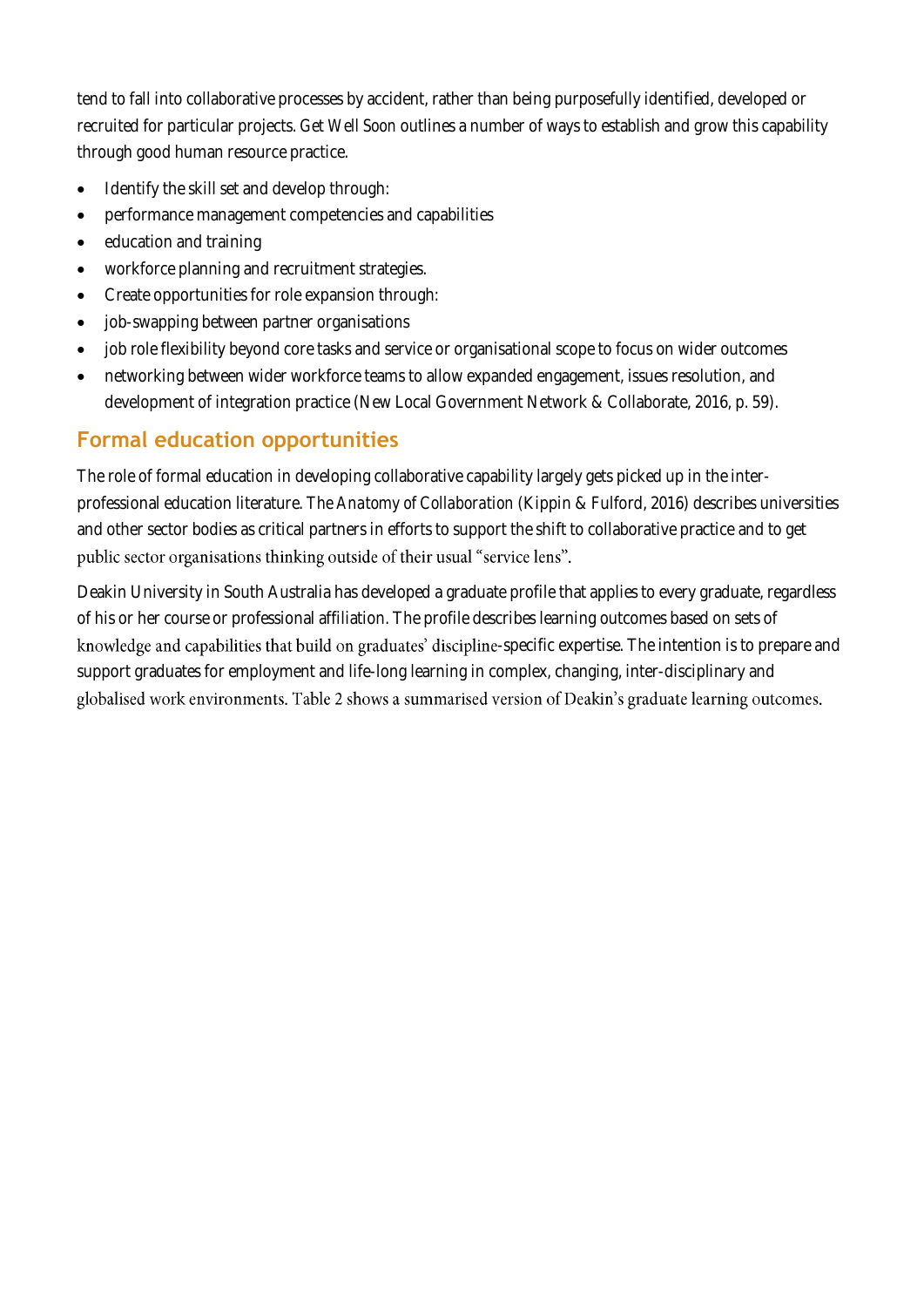#### **Table 2: Deakin University graduate learning outcomes**

| Learning outcome                                  | <b>Features</b>                                                                         |
|---------------------------------------------------|-----------------------------------------------------------------------------------------|
| Discipline-specific<br>knowledge and capabilities | At an appropriate level related to a specific discipline or profession                  |
| Communication                                     | Oral, written, interpersonal communication to inform, motivate, and<br>effect change    |
| Digital literacy                                  | Use of technology to find, use and disseminate information                              |
| Critical thinking                                 | Evaluation of information using analysis and judgement                                  |
| Problem solving                                   | Creating solutions to real world and complex problems                                   |
| Self-management                                   | Independent working and learning and self-responsibility                                |
| Teamwork                                          | Working and learning with others from different disciplines and<br>backgrounds          |
| Global citizenship                                | Ethical and productive professional engagement with diverse<br>communities and cultures |

Source: Deakin University (2016).

Deakins' graduate profile presents a useful way of thinking about what capabilities services might expect of their workforce, outside of traditional professional competencies. A local example of this in action is the work of Ko Awatea at Counties Manukau District Health Board. Ko Awatea's mandate is to explore and create opportunities for proactive health promotion through development of leadership and innovative thinking, change programmes and continual improvement of existing systems. Ko Awatea hosts an education centre and provides workforce development opportunities (Ko Awatea, 2015).

## Some key resources to support the development of collaborative capability

The Partnering Initiative has developed a range of tools to support organisations to develop their collaborative skills and to ensure the success of partnerships. Of particular note is their Fit for Partnering Framework (The Partnering Initiative, 2016b) that gives an overview of the key components of an organisation's ability to partner. The framework can be accessed at: [http://thepartneringinitiative.org/tpi-tools/the-fit-for-partnering](http://thepartneringinitiative.org/tpi-tools/the-fit-for-partnering-framework/)[framework/.](http://thepartneringinitiative.org/tpi-tools/the-fit-for-partnering-framework/)

The Partnering Initiative (2016a) has also developed a summary tool of twelve steps of successful partnerships, which can be found on [http://thepartneringinitiative.org/tpi-tools/12-steps-towards-successful-cross-sector](http://thepartneringinitiative.org/tpi-tools/12-steps-towards-successful-cross-sector-partnerships/)[partnerships/.](http://thepartneringinitiative.org/tpi-tools/12-steps-towards-successful-cross-sector-partnerships/) Table 3 shows the 12 steps.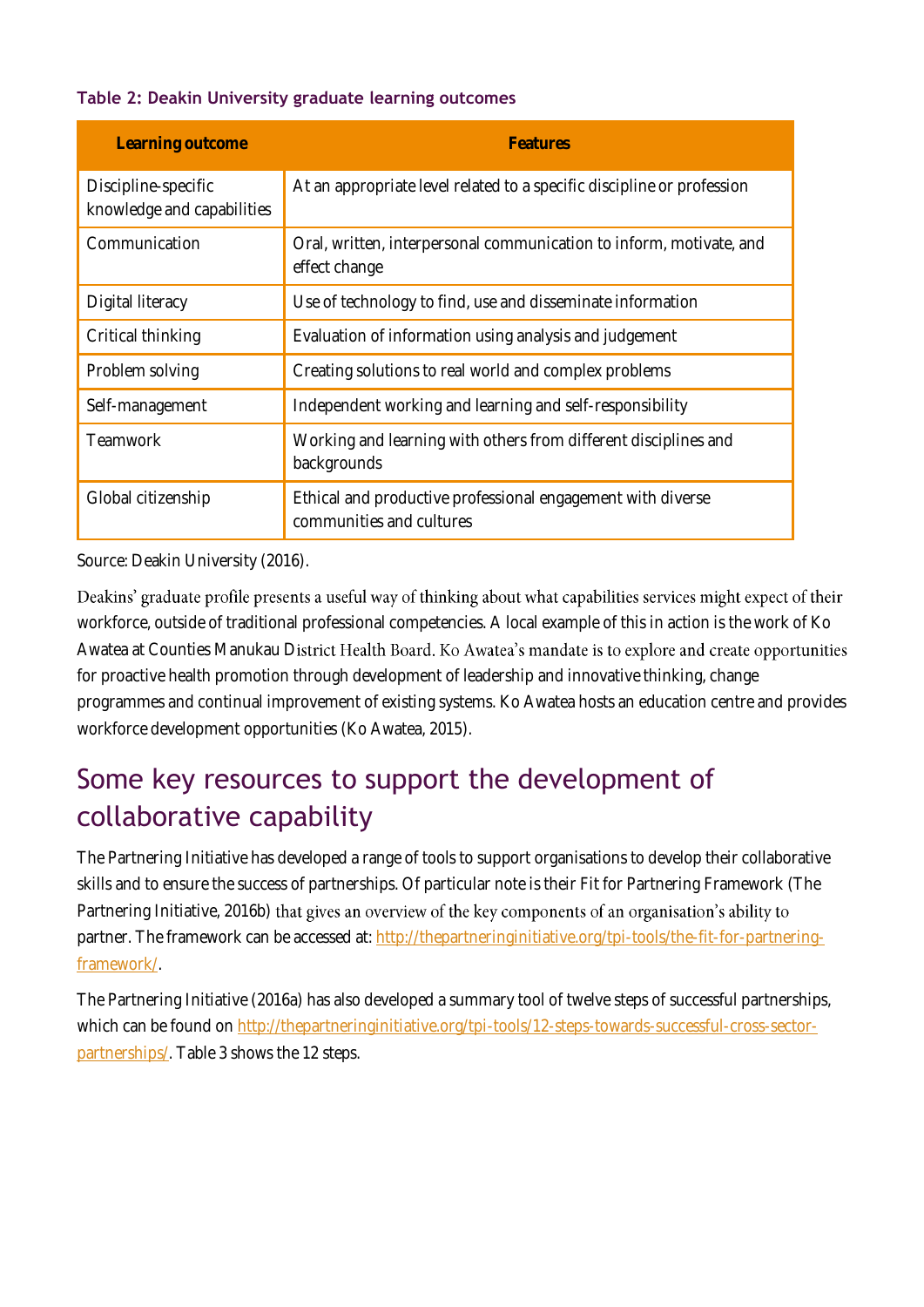| 1. Understand the issue         | 2. Know and respect your partners |
|---------------------------------|-----------------------------------|
| Knowledge and skills<br>3.      | 4. Clear partnership objectives   |
| 5. Start small and scale up     | 6. Partnering agreements          |
| Organisational commitment<br>7. | 8. Project management             |
| Relationship management<br>9.   | 10. Strong communication          |
| 11. Ongoing review              | 12. Planning for the longer term  |

#### **Table 3: 12 steps towards successful cross-sector partnerships**

Source: The Partnering Initiative (2016a).

The Australian Government is focusing on innovation in the Australian public service. The emphasis is on supporting organisations to identify good ideas and to implement frameworks that allow those ideas to progress into new ways of thinking, changes in practice and improved systems. The rationales for encouraging innovation includes citizen and stakeholder expectations about how publically funded services behave and act. The assumption is that innovation "flourishes in an environment of openness and collaboration" and that improved engagement with people accessing services, communities of practice, and other stakeholders enables better problem identification, access to a broader range of insights, and more innovative solutions (Department of Industry, 2011 n.p.). The Public Sector Innovation website has tools for assessing organisational innovative capacity (Department of Industry, 2011). Se[e http://innovation.govspace.gov.au/tools/.](http://innovation.govspace.gov.au/tools/)

The NZ Navigator (2016) is an online tool that allows community organisations to self-assess their organisational infrastructure and guides decision-making to improve organisational effectiveness and efficiency. It includes review domains around communication (connecting with others) and relationships (collaboration, partnerships and working effectively with others). The tool can be accessed on [https://www.nznavigator.org.nz/.](https://www.nznavigator.org.nz/)

The Community Tool box (Work Group for Community Health and Development, 2016) is an online tool developed by the University of Kansas to support community health and development. The toolbox includes toolkits around supporting partnerships, development of leadership, management and facilitation, and resources for community development. The toolbox can be accessed o[n http://ctb.ku.edu/en](http://ctb.ku.edu/en)

Collaboration for Impact (Collaboration for Impact, 2016) is an Australian community of practice and online collaboration toolkit. The resource builds on Kania and Kramer's (2011) work on collective impact. The resource includes comprehensive support around developing organisational collaborative capability. The resource can be accessed o[n www.collaborationforimpact.com.](http://www.collaborationforimpact.com/)